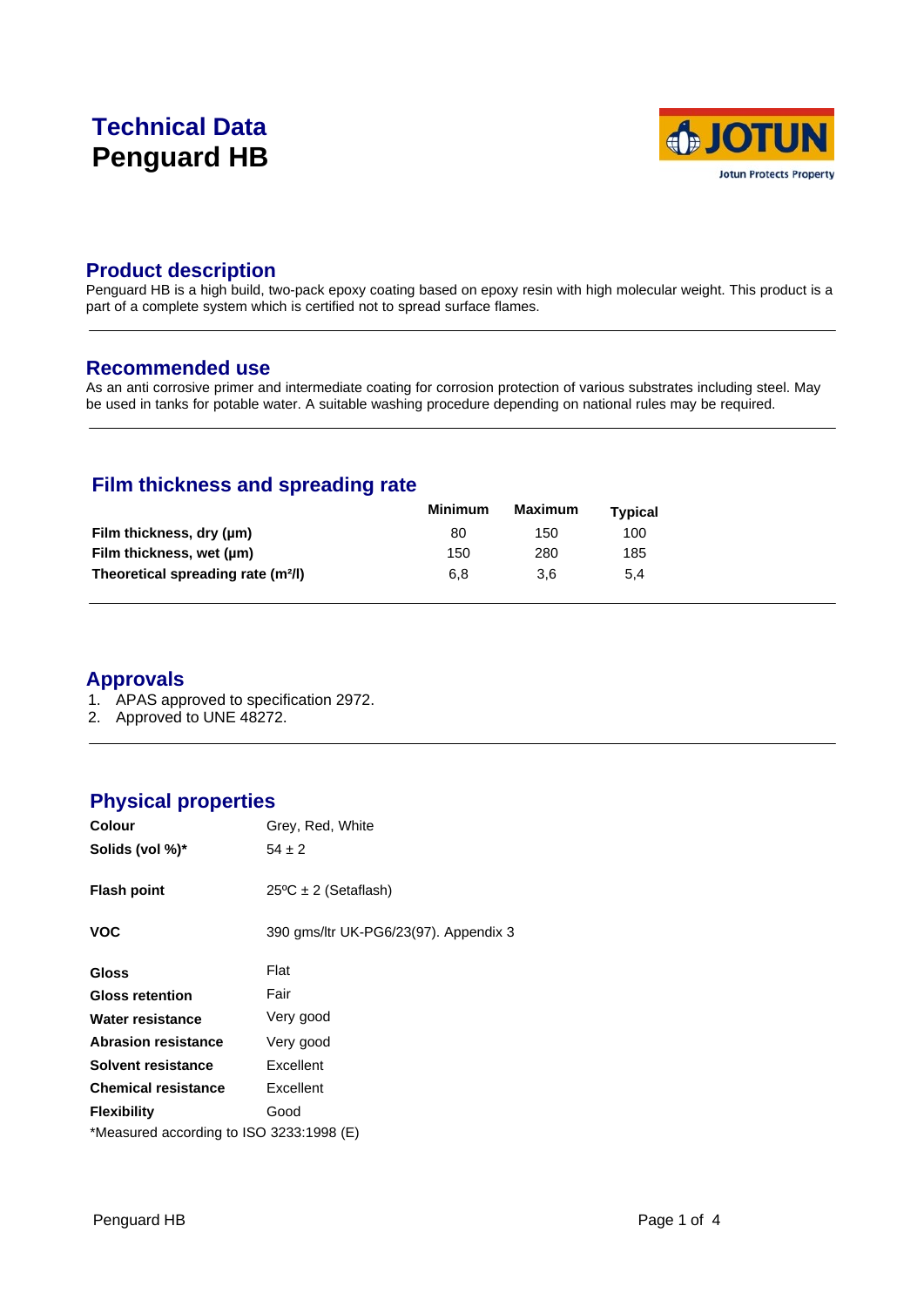# **Surface preparation**

All surfaces should be clean, dry and free from contamination. The surface should be assessed and treated in accordance with ISO 8504.

### **Bare steel**

Cleanliness: Blast cleaning to Sa 2½ (ISO 8501-1:2007). Roughness: using abrasives suitable to achieve grade Fine to Medium G (30-85 µm, Ry5) (ISO 8503-2)

### **Shopprimed steel**

Clean, dry and undamaged approved shopprimer.

### **Coated surfaces**

Clean, dry and undamaged compatible primer. Contact your local Jotun office for more information.

### **Other surfaces**

For aluminium and galvanized surface; degreasing, light abrading or sand sweeping.

The coating may be used on other substrates. Please contact your local Jotun office for more information.

# **Condition during application**

The temperature of the substrate should be minimum 10°C and at least 3°C above the dew point of the air, temperature and relative humidity measured in the vicinity of the substrate. Good ventilation is usually required in confined areas to ensure proper drying. The coating should not be exposed to oil, chemicals or mechanical stress until cured. If necessary, Penguard Stayer, Penguard Primer, Penguard HB, Penguard Special may be used down to 2ºC, provided a special accelerator is added.

# **Application methods**

**Spray** Use airless spray **Brush** Recommended for stripe coating and small areas, care must be taken to achieve the specified dry film thickness.

# **Application data**

| Mixing ratio (volume)      | 4:1                                                                                            |
|----------------------------|------------------------------------------------------------------------------------------------|
| Mixing                     | 4 parts Comp. A (base) to be mixed thoroughly with 1 part Penguard, Comp. B<br>(curing agent). |
| Induction time             | 30 minutes.                                                                                    |
| Pot life (23°C)            | 8 hours. (Reduced at higher temp.)                                                             |
| <b>Thinner/Cleaner</b>     | Jotun Thinner No. 17. Do not use thinner when applied in potable water tanks.                  |
| Guiding data airless spray |                                                                                                |
| Pressure at nozzle         | 15 MPa (150 kp/cm <sup>2</sup> , 2100 psi.)                                                    |
| Nozzle tip                 | $0.46 - 0.69$ mm $(0.018 - 0.027")$                                                            |
| Spray angle                | $40 - 80^{\circ}$                                                                              |
| <b>Filter</b>              | Check to ensure that filters are clean.                                                        |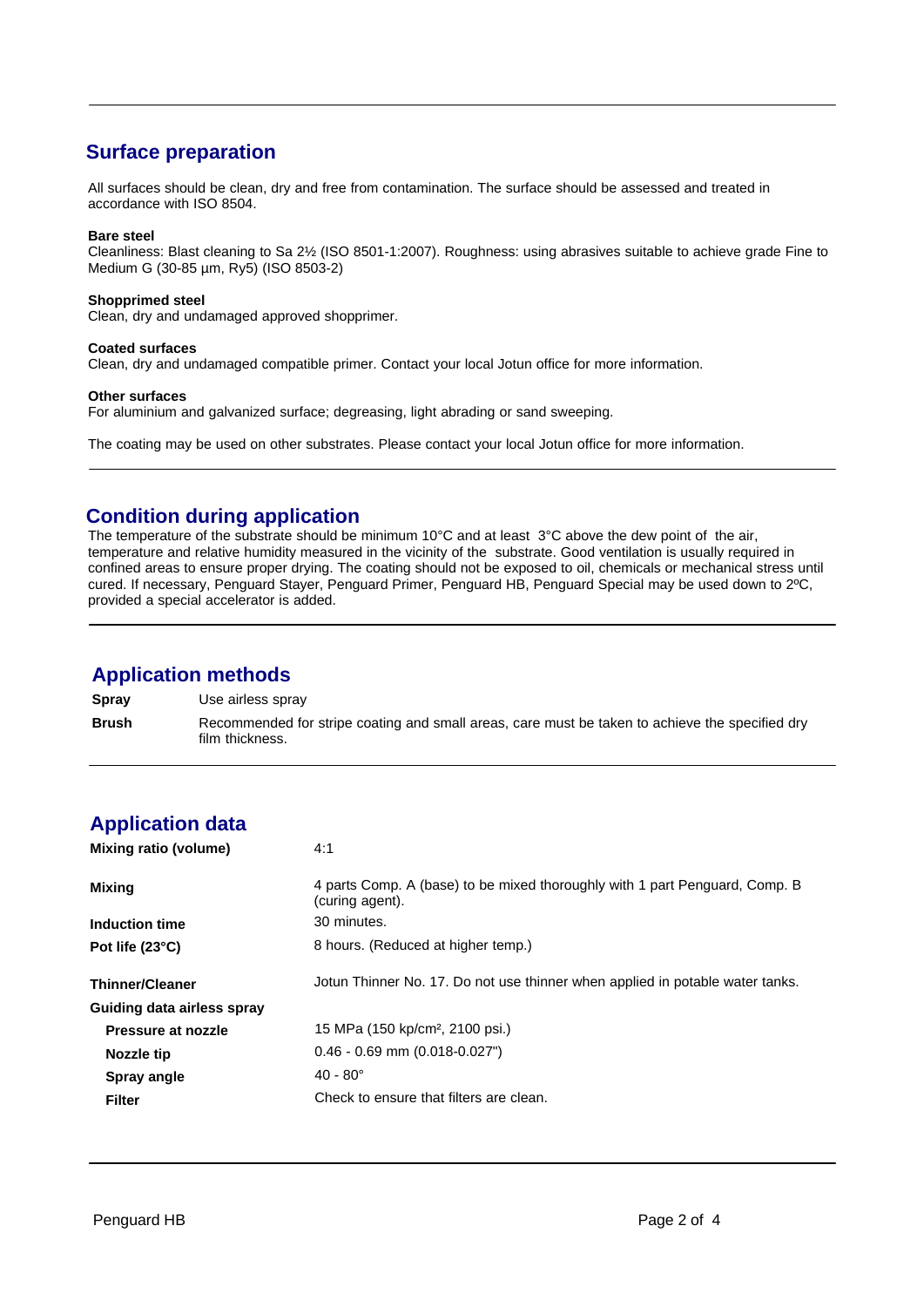# **Drying time**

Drying times are generally related to air circulation, temperature, film thickness and number of coats, and will be affected correspondingly. The figures given in the table are typical with:

- Good ventilation (Outdoor exposure or free circulation of air)
- **Typical film thickness**
- One coat on top of inert substrate

| Substrate temperature    | $10^{\circ}$ C | $23^{\circ}$ C | $40^{\circ}$ C |  |
|--------------------------|----------------|----------------|----------------|--|
| Surface dry              | 5 h            | 2.5h           | 1 h            |  |
| Through dry              | 16h            | 8 h            | 3.5h           |  |
| <b>Cured</b>             | 14d            | 7 d            | 3 d            |  |
| Dry to recoat, minimum   | 16h            | 8 h            | 3.5h           |  |
| Dry to recoat, maximum 1 |                |                |                |  |

1. Provided the surface is free from chalking and other contamination prior to application, there is normally no overcoating time limit. If the coating has been exposed to direct sunlight for some time, special attention must be paid to surface cleaning and mattening/removal of the surface layer in order to obtain good adhesion.

The given data must be considered as guidelines only. The actual drying time/times before recoating may be shorter or longer, depending on film thickness, ventilation, humidity, underlying paint system, requirement for early handling and mechanical strength etc. A complete system can be described on a system sheet, where all parameters and special conditions could be included.

# **Typical paint system**

| <b>Penguard HB</b>       | $2 \times 100 \mu m$ | (Dry Film Thickness) |
|--------------------------|----------------------|----------------------|
| Penguard Topcoat         | $1 \times 50 \mu m$  | (Dry Film Thickness) |
| Or                       |                      |                      |
| <b>Penguard Primer</b>   | $1 \times 50 \mu m$  | (Dry Film Thickness) |
| <b>Penguard HB</b>       | $1 \times 100 \mu m$ | (Dry Film Thickness) |
| Penguard Topcoat         | $1 \times 50 \mu m$  | (Dry Film Thickness) |
| For potable water tanks: |                      |                      |
| <b>Penguard HB</b>       | $3 \times 100$ um    | (Dry Film Thickness) |
|                          |                      |                      |

**Other systems may be specified, depending on area of use**

# **SPECIAL WASHING PROCEDURE WHEN THIS PRODUCT IS USED IN TANKS FOR POTABLE WATER**

#### **Either**

After the paint is cured (see drying/curing time above), the tank is filled with warm water (above 60 - 80°C), which shall remain in the tank for 24 hours. Then the tank is thoroughly washed, using water of min. 80°C together with brushes or washed with steam

After the paint is cured (see drying/curing time above), the tank shall be ventilated with warm air, min 23°C for 7 days. Then the tank is filled three times with warm water (min. 50°C), each filling shall remain in the tank for 24 hours. Finally, the tank is washed, using water of min. 50°C together with brushes or washed with steam

Other washing procedures may be acceptable, please contact your local Jotun representative for details.

**or**